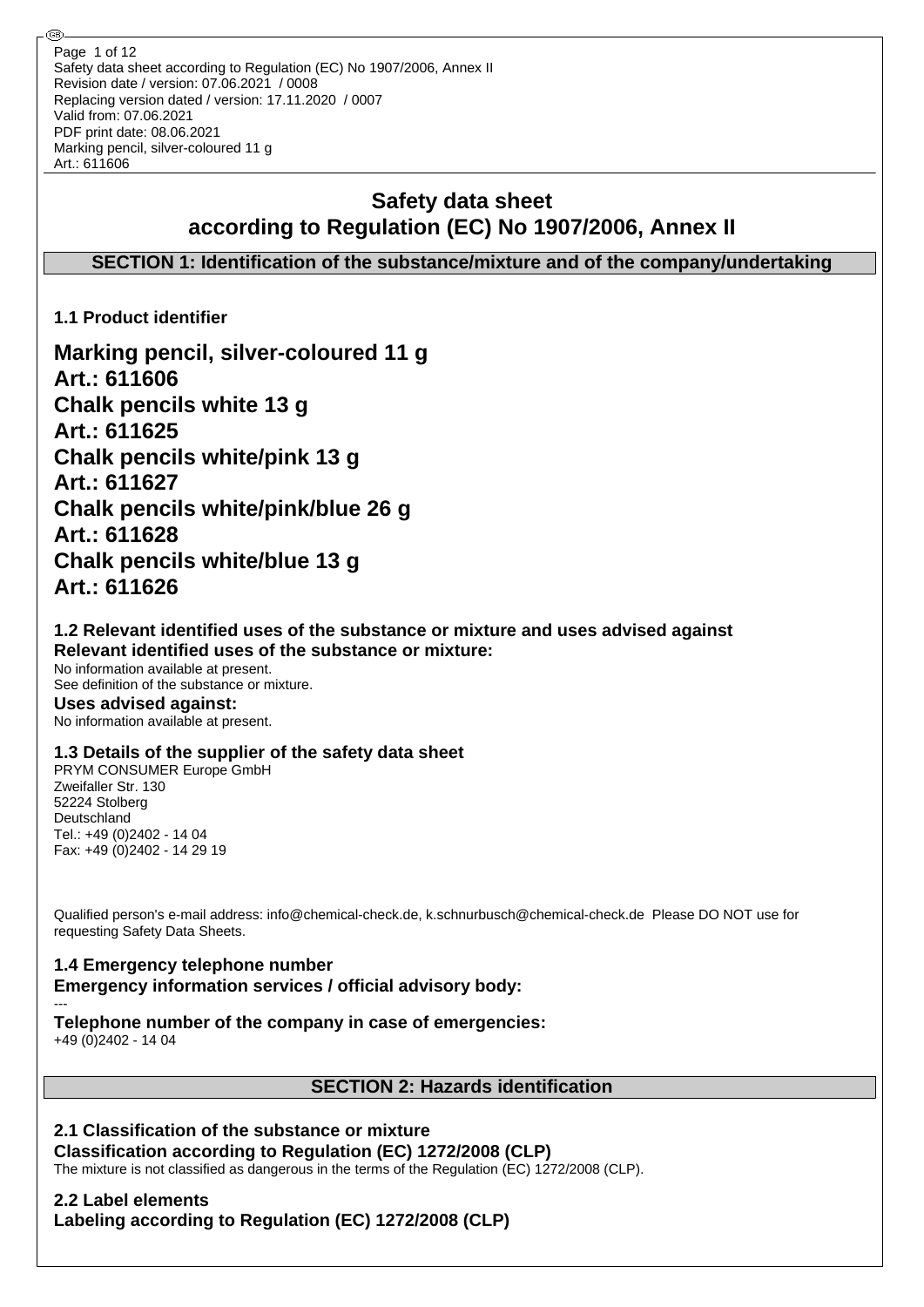@ි

Safety data sheet according to Regulation (EC) No 1907/2006, Annex II Revision date / version: 07.06.2021 / 0008 Replacing version dated / version: 17.11.2020 / 0007 Valid from: 07.06.2021 PDF print date: 08.06.2021 Marking pencil, silver-coloured 11 g Art.: 611606

EUH212-Warning! Hazardous respirable dust may be formed when used. Do not breathe dust.

### **2.3 Other hazards**

The mixture does not contain any vPvB substance (vPvB = very persistent, very bioaccumulative) or is not included under XIII of the regulation (EC) 1907/2006 (< 0,1 %). The mixture does not contain any PBT substance (PBT = persistent, bioaccumulative, toxic) or is not included under XIII of the regulation (EC) 1907/2006 (< 0,1 %).

## **SECTION 3: Composition/information on ingredients**

#### **3.1 Substances**

n.a.

| 3.2 Mixtures                                                    |                               |
|-----------------------------------------------------------------|-------------------------------|
| Titanium dioxide (in powder form containing 1 % or more of      |                               |
| particles with aerodynamic diameter $\leq$ 10 µm)               |                               |
| <b>Registration number (REACH)</b>                              | ---                           |
| <b>Index</b>                                                    | 022-006-002                   |
| EINECS, ELINCS, NLP, REACH-IT List-No.                          | 236-675-5                     |
| <b>CAS</b>                                                      | 13463-67-7                    |
| content %                                                       | $5 - 20$                      |
| Classification according to Regulation (EC) 1272/2008 (CLP), M- | Carc. 2. H351 (as inhalation) |
| factors                                                         |                               |

For the text of the H-phrases and classification codes (GHS/CLP), see Section 16.

The substances named in this section are given with their actual, appropriate classification!

For substances that are listed in appendix VI, table 3.1 of the regulation (EC) no. 1272/2008 (CLP regulation) this means that all notes that may be given here for the named classification have been taken into account.

## **SECTION 4: First aid measures**

#### **4.1 Description of first aid measures**

First-aiders should ensure they are protected!

Never pour anything into the mouth of an unconscious person!

**Inhalation**

#### Not required.

#### **Skin contact**

Remove polluted, soaked clothing immediately, wash thoroughly with plenty of water and soap, in case of irritation of the skin (flare), consult a doctor.

#### **Eye contact**

Remove contact lenses.

Wash thoroughly for several minutes using copious water. Seek medical help if necessary.

#### **Ingestion**

Typically no exposure pathway.

Rinse the mouth thoroughly with water.

Do not induce vomiting. Consult doctor immediately.

#### **4.2 Most important symptoms and effects, both acute and delayed**

If applicable delayed symptoms and effects can be found in section 11 and the absorption route in section 4.1.

## In certain cases, the symptoms of poisoning may only appear after an extended period / after several hours.

#### **4.3 Indication of any immediate medical attention and special treatment needed** Symptomatic treatment.

## **SECTION 5: Firefighting measures**

## **5.1 Extinguishing media**

**Suitable extinguishing media** Adapt to the nature and extent of fire.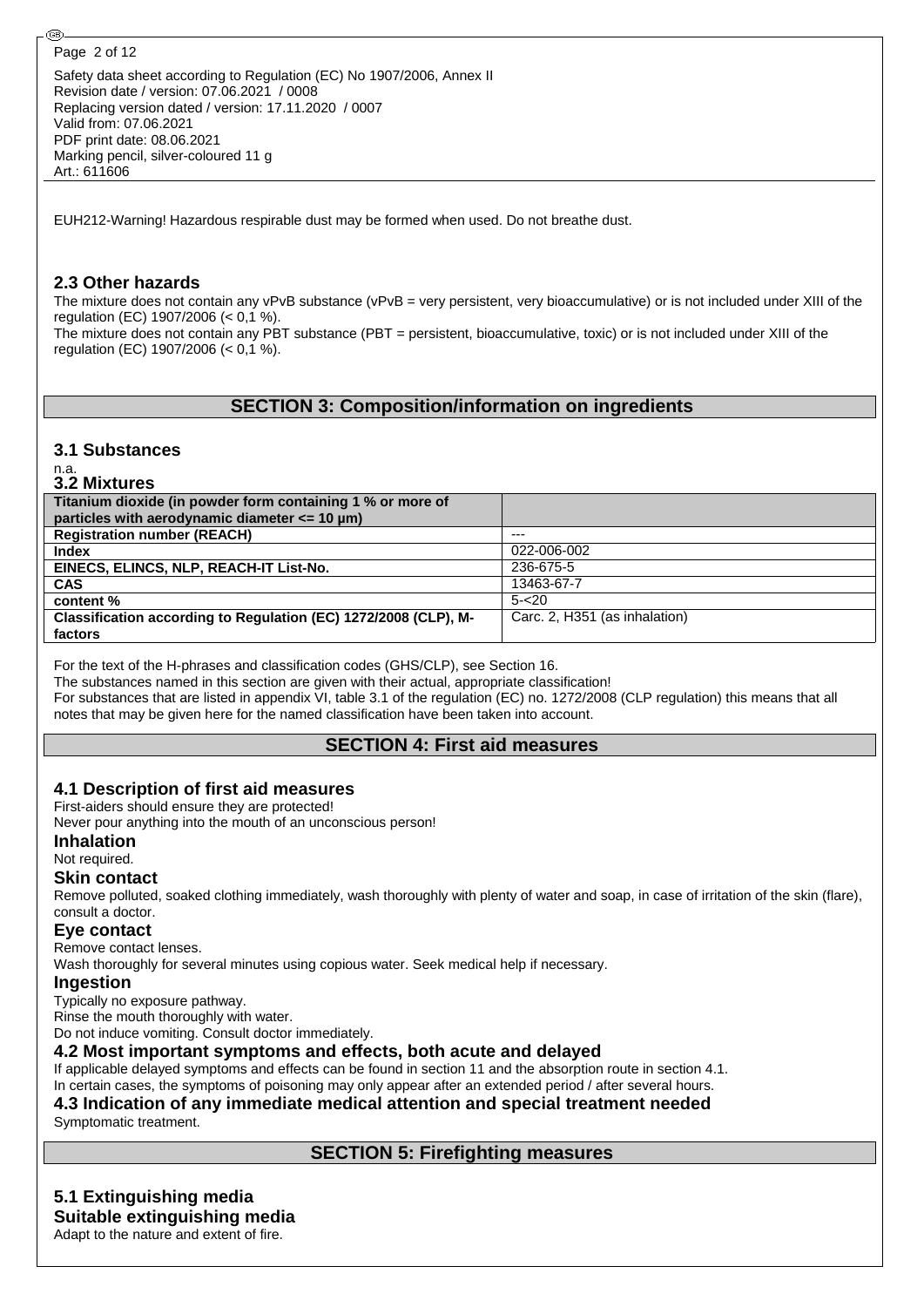Safety data sheet according to Regulation (EC) No 1907/2006, Annex II Revision date / version: 07.06.2021 / 0008 Replacing version dated / version: 17.11.2020 / 0007 Valid from: 07.06.2021 PDF print date: 08.06.2021 Marking pencil, silver-coloured 11 g Art.: 611606 Page 3 of 12

#### Water jet spray/foam/CO2/dry extinguisher **Unsuitable extinguishing media**

None known

#### **5.2 Special hazards arising from the substance or mixture**

In case of fire the following can develop: Oxides of carbon Toxic gases

### **5.3 Advice for firefighters**

In case of fire and/or explosion do not breathe fumes. Protective respirator with independent air supply. According to size of fire Full protection, if necessary. Dispose of contaminated extinction water according to official regulations.

### **SECTION 6: Accidental release measures**

## **6.1 Personal precautions, protective equipment and emergency procedures**

No special measures required.

#### **6.2 Environmental precautions**

Prevent from entering drainage system.

Prevent surface and ground-water infiltration, as well as ground penetration.

#### **6.3 Methods and material for containment and cleaning up**

Pick up mechanically and dispose of according to Section 13.

#### **6.4 Reference to other sections**

For personal protective equipment see Section 8 and for disposal instructions see Section 13.

## **SECTION 7: Handling and storage**

In addition to information given in this section, relevant information can also be found in section 8 and 6.1.

## **7.1 Precautions for safe handling**

## **7.1.1 General recommendations**

Ensure good ventilation.

Avoid build up of dust.

Avoid contact with eyes. Eating, drinking, smoking, as well as food-storage, is prohibited in work-room.

Observe directions on label and instructions for use.

#### **7.1.2 Notes on general hygiene measures at the workplace**

General hygiene measures for the handling of chemicals are applicable.

Wash hands before breaks and at end of work.

Keep away from food, drink and animal feedingstuffs.

Remove contaminated clothing and protective equipment before entering areas in which food is consumed.

#### **7.2 Conditions for safe storage, including any incompatibilities**

Not to be stored in gangways or stair wells.

Store product closed and only in original packing.

Store at room temperature. Store in a dry place.

## **7.3 Specific end use(s)**

No information available at present.

## **SECTION 8: Exposure controls/personal protection**

## **8.1 Control parameters**

| (ශ)<br><b>Chemical Name</b>                 | Titanium dioxide (in powder form containing 1 % or more of particles with<br>aerodynamic diameter $\leq$ 10 µm) | Content %:5-<br>$<$ 20 |                             |       |            |
|---------------------------------------------|-----------------------------------------------------------------------------------------------------------------|------------------------|-----------------------------|-------|------------|
| WEL-TWA: 10 mg/m3 (total inhalable dust), 4 |                                                                                                                 | WFL-STFL:              |                             | ---   |            |
| mg/m3 (respirable dust)                     |                                                                                                                 |                        |                             |       |            |
| Monitoring procedures:                      |                                                                                                                 | $---$                  |                             |       |            |
| <b>BMGV: ---</b>                            |                                                                                                                 |                        | Other information:<br>$---$ |       |            |
| k®<br><b>Chemical Name</b>                  | Talc                                                                                                            |                        |                             |       | Content %: |
| WEL-TWA: 1 mg/m3 (res. dust)                |                                                                                                                 | WEL-STEL:              |                             | $---$ |            |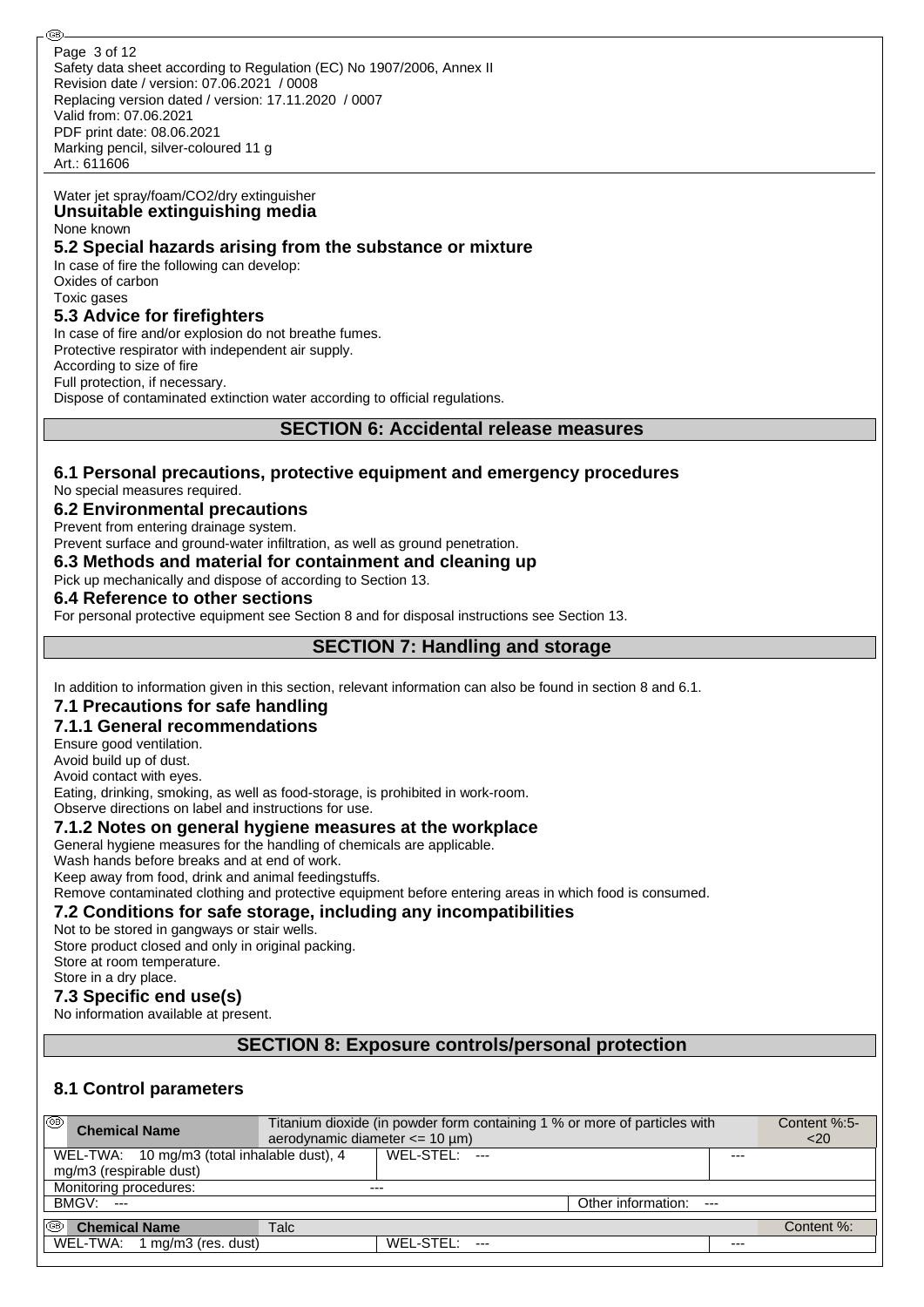| WEL-TWA: 3,5 mg/m3<br>Monitoring procedures:<br>BMGV:<br>$---$  | $---$                                                                                                                            | WEL-STEL:<br>$7 \text{ mg/m}$ 3                   | Other information:         |                 | $---$<br>$---$ |             |
|-----------------------------------------------------------------|----------------------------------------------------------------------------------------------------------------------------------|---------------------------------------------------|----------------------------|-----------------|----------------|-------------|
| (GB)  <br><b>Chemical Name</b>                                  |                                                                                                                                  | Microcrystalline paraffin wax and hydrocarbon wax |                            |                 |                | Content %:  |
| WEL-TWA: 2 mg/m3 (paraffin wax, fume)<br>Monitoring procedures: |                                                                                                                                  | WEL-STEL: 6 mg/m3 (paraffin wax, fume)            |                            |                 | ---            |             |
| BMGV:<br>$\overline{\phantom{a}}$                               |                                                                                                                                  |                                                   | Other information:         |                 | $---$          |             |
| ©®<br><b>Chemical Name</b>                                      | general dust limit                                                                                                               |                                                   |                            |                 |                | Content %:  |
| WEL-TWA: 10 mg/m3 (inhal. dust), 4 mg/m3<br>(respir. dust)      |                                                                                                                                  | WEL-STEL: ---                                     |                            |                 | ---            |             |
| Monitoring procedures:                                          | $\overline{a}$                                                                                                                   |                                                   |                            |                 |                |             |
| BMGV: ---                                                       |                                                                                                                                  |                                                   | Other information:         |                 | $---$          |             |
|                                                                 |                                                                                                                                  |                                                   |                            |                 |                |             |
| Area of application                                             | Titanium dioxide (in powder form containing 1 % or more of particles with aerodynamic diameter $\lt=$ 10 µm)<br>Exposure route / | <b>Effect on health</b>                           | <b>Descripto</b>           | <b>Value</b>    | <b>Unit</b>    | <b>Note</b> |
|                                                                 | <b>Environmental</b>                                                                                                             |                                                   | r                          |                 |                |             |
|                                                                 | compartment                                                                                                                      |                                                   |                            |                 |                |             |
|                                                                 | Environment - freshwater<br>Environment - marine                                                                                 |                                                   | <b>PNEC</b><br><b>PNEC</b> | 0,184<br>0,0184 | mg/l<br>mg/l   |             |
|                                                                 | Environment - water,                                                                                                             |                                                   | <b>PNEC</b>                | 0,193           | mg/l           |             |
|                                                                 | sporadic (intermittent)<br>release                                                                                               |                                                   |                            |                 |                |             |
|                                                                 | Environment - sewage<br>treatment plant                                                                                          |                                                   | <b>PNEC</b>                | 100             | mg/l           |             |
|                                                                 | Environment - sediment,                                                                                                          |                                                   | <b>PNEC</b>                | 1000            | mg/kg dw       |             |
|                                                                 | freshwater                                                                                                                       |                                                   |                            |                 |                |             |
|                                                                 | Environment - sediment,                                                                                                          |                                                   | <b>PNEC</b>                | 100             | mg/kg dw       |             |
|                                                                 | marine<br>Environment - soil                                                                                                     |                                                   | <b>PNEC</b>                | 100             | mg/kg dw       |             |
|                                                                 | Environment - oral (animal                                                                                                       |                                                   | <b>PNEC</b>                | 1667            | mg/kg          |             |
|                                                                 | feed)                                                                                                                            |                                                   |                            |                 | feed           |             |
| Consumer                                                        | Human - oral                                                                                                                     | Long term, systemic<br>effects                    | <b>DNEL</b>                | 700             | mg/kg<br>bw/d  |             |
|                                                                 | Human - inhalation                                                                                                               | Long term, local<br>effects                       | <b>DNEL</b>                | 10              | mg/m3          |             |
|                                                                 |                                                                                                                                  |                                                   |                            |                 |                |             |
| Workers / employees                                             |                                                                                                                                  |                                                   |                            |                 |                |             |
|                                                                 |                                                                                                                                  |                                                   |                            |                 |                |             |
|                                                                 | <b>Exposure route /</b><br><b>Environmental</b>                                                                                  | <b>Effect on health</b>                           | <b>Descripto</b><br>r      | Value           | <b>Unit</b>    | <b>Note</b> |
|                                                                 | compartment<br>Environment - freshwater                                                                                          |                                                   | <b>PNEC</b>                | 1               | mq/l           |             |
| <b>Carbon black</b><br>Area of application<br>Consumer          | Environment - marine<br>Human - inhalation                                                                                       | Long term, systemic                               | <b>PNEC</b><br><b>DNEL</b> | 0,1<br>0,06     | mg/l<br>mg/m3  |             |

minute reference period). (8) = Inhalable fraction (2017/164/EU, 2017/2398/EU). (9) = Respirable fraction (2017/164/EU, 2017/2398/EU). (10) = Short-term exposure limit value in relation to a reference period of 1 minute (2017/164/EU). | BMGV = Biological monitoring guidance value

EH40. BGW = "Biologischer Grenzwert" (biological limit value, Germany) | Other information: Sen = Capable of causing occupational asthma. Sk = Can be absorbed through skin. Carc = Capable of causing cancer and/or heritable genetic damage.

\*\* = The exposure limit for this substance is repealed through the TRGS 900 (Germany) of January 2006 with the goal of revision.  $(13)$  = The substance can cause sensitisation of the skin and of the respiratory tract (Directive 2004/37/CE),  $(14)$  = The substance can cause sensitisation of the skin (Directive 2004/37/CE).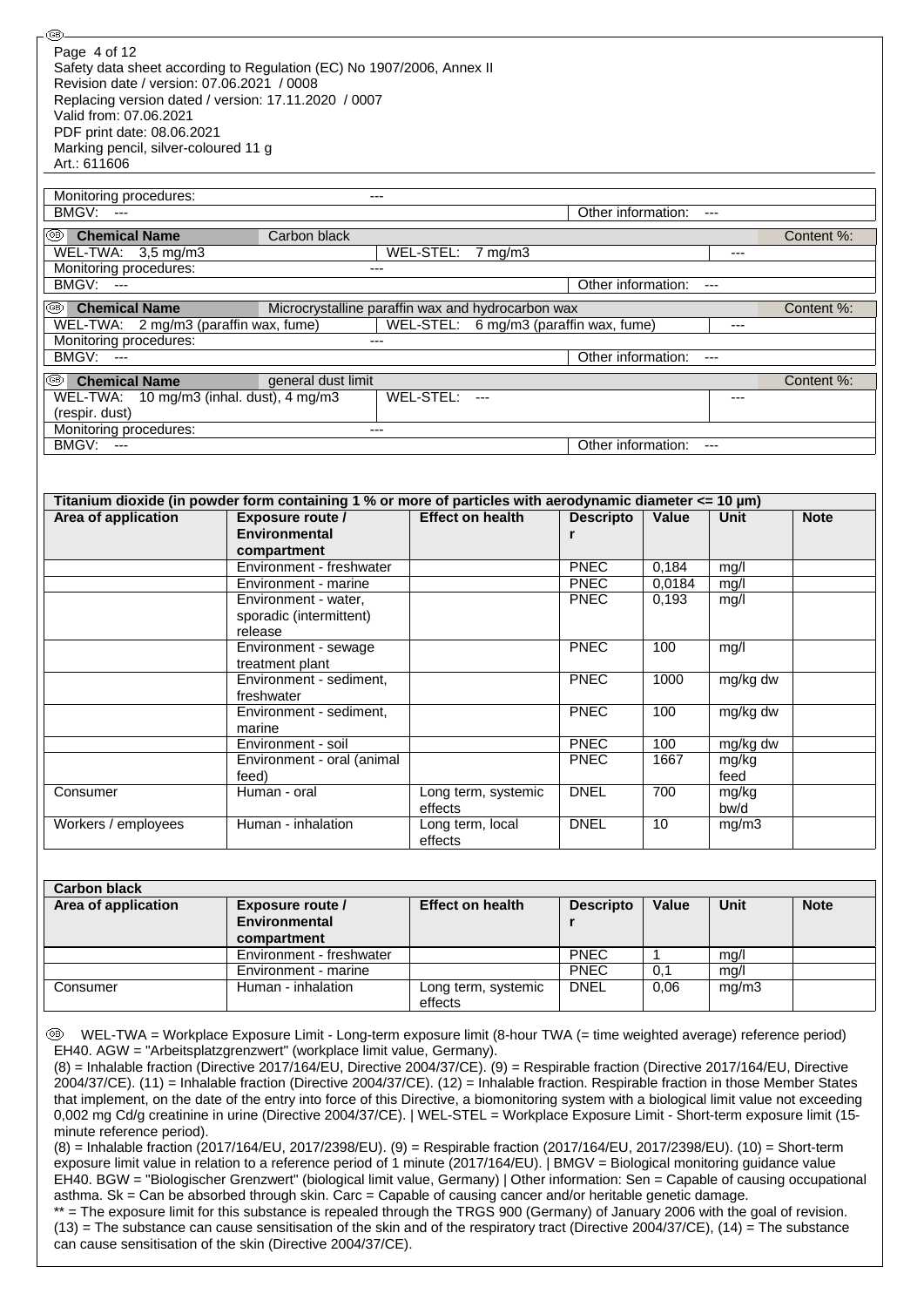## **8.2 Exposure controls 8.2.1 Appropriate engineering controls**

Ensure good ventilation. This can be achieved by local suction or general air extraction.

If this is insufficient to maintain the concentration under the WEL or AGW values, suitable breathing protection should be worn. Applies only if maximum permissible exposure values are listed here.

Not required in contained systems, as no exposure normally occurs here.

Suitable assessment methods for reviewing the effectiveness of protection measures adopted include metrological and non-

metrological investigative techniques.

These are specified by e.g. EN 14042.

EN 14042 "Workplace atmospheres. Guide for the application and use of procedures for the assessment of exposure to chemical and biological agents".

### **8.2.2 Individual protection measures, such as personal protective equipment**

General hygiene measures for the handling of chemicals are applicable.

Wash hands before breaks and at end of work.

Keep away from food, drink and animal feedingstuffs.

Remove contaminated clothing and protective equipment before entering areas in which food is consumed.

Eye/face protection: Normally not necessary.

Skin protection - Hand protection: Normally not necessary.

Skin protection - Other: Normally not necessary.

Respiratory protection: Normally not necessary.

Thermal hazards: Not applicable

Additional information on hand protection - No tests have been performed.

In the case of mixtures, the selection has been made according to the knowledge available and the information about the contents. Selection of materials derived from glove manufacturer's indications.

Final selection of glove material must be made taking the breakthrough times, permeation rates and degradation into account. Selection of a suitable glove depends not only on the material but also on other quality characteristics and varies from manufacturer to manufacturer.

In the case of mixtures, the resistance of glove materials cannot be predicted and must therefore be tested before use. The exact breakthrough time of the glove material can be requested from the protective glove manufacturer and must be observed.

## **8.2.3 Environmental exposure controls**

No information available at present.

## **SECTION 9: Physical and chemical properties**

## **9.1 Information on basic physical and chemical properties**

| Physical state:                          | Solid                      |
|------------------------------------------|----------------------------|
| Colour:                                  | According to specification |
| Odour:                                   | Characteristic             |
| Odour threshold:                         | Not determined             |
| pH-value:                                | Not determined             |
| Melting point/freezing point:            | Not determined             |
| Initial boiling point and boiling range: | Not determined             |
| Flash point:                             | n.a.                       |
| Evaporation rate:                        | Not determined             |
| Flammability (solid, gas):               | Not determined             |
| Lower explosive limit:                   | Not determined             |
| Upper explosive limit:                   | Not determined             |
| Vapour pressure:                         | Not determined             |
| Vapour density (air = 1):                | Not determined             |
| Density:                                 | Not determined             |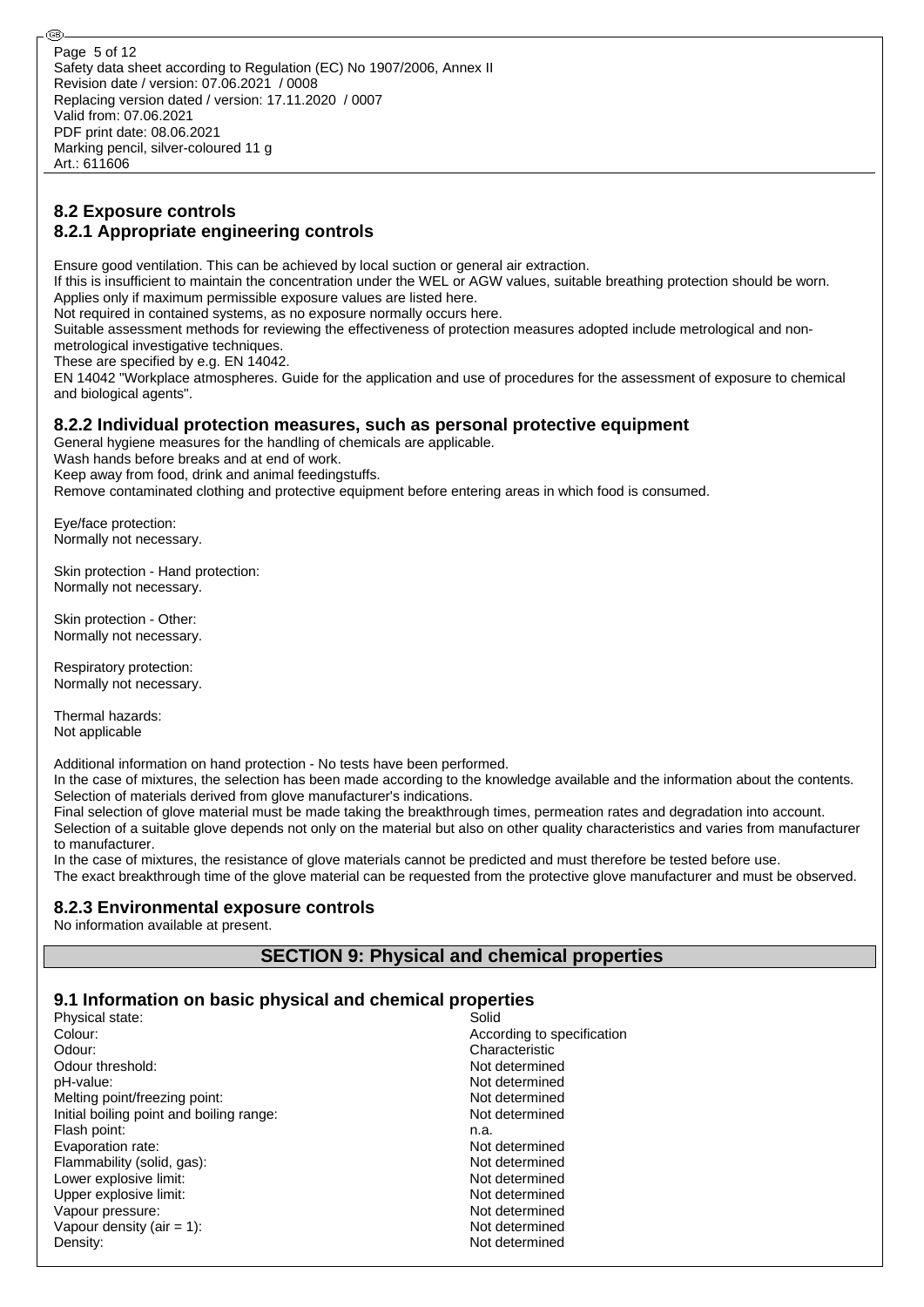Safety data sheet according to Regulation (EC) No 1907/2006, Annex II Revision date / version: 07.06.2021 / 0008 Replacing version dated / version: 17.11.2020 / 0007 Valid from: 07.06.2021 PDF print date: 08.06.2021 Marking pencil, silver-coloured 11 g Art.: 611606 Page 6 of 12

| Solubility(ies):<br>Not determined<br>Water solubility:<br>Not determined<br>Partition coefficient (n-octanol/water):<br>Not determined<br>Auto-ignition temperature:<br>Not determined<br>Decomposition temperature:<br>Not determined<br>Viscosity:<br>n.a.<br>Explosive properties:<br>Oxidising properties:<br>No<br>9.2 Other information<br>Not determined<br>Miscibility:<br>Fat solubility / solvent:<br>Not determined<br>Conductivity:<br>Not determined | Bulk density:    | Not determined            |  |  |
|--------------------------------------------------------------------------------------------------------------------------------------------------------------------------------------------------------------------------------------------------------------------------------------------------------------------------------------------------------------------------------------------------------------------------------------------------------------------|------------------|---------------------------|--|--|
|                                                                                                                                                                                                                                                                                                                                                                                                                                                                    |                  |                           |  |  |
|                                                                                                                                                                                                                                                                                                                                                                                                                                                                    |                  |                           |  |  |
|                                                                                                                                                                                                                                                                                                                                                                                                                                                                    |                  |                           |  |  |
|                                                                                                                                                                                                                                                                                                                                                                                                                                                                    |                  |                           |  |  |
|                                                                                                                                                                                                                                                                                                                                                                                                                                                                    |                  |                           |  |  |
|                                                                                                                                                                                                                                                                                                                                                                                                                                                                    |                  |                           |  |  |
|                                                                                                                                                                                                                                                                                                                                                                                                                                                                    |                  | Product is not explosive. |  |  |
|                                                                                                                                                                                                                                                                                                                                                                                                                                                                    |                  |                           |  |  |
|                                                                                                                                                                                                                                                                                                                                                                                                                                                                    |                  |                           |  |  |
|                                                                                                                                                                                                                                                                                                                                                                                                                                                                    |                  |                           |  |  |
|                                                                                                                                                                                                                                                                                                                                                                                                                                                                    |                  |                           |  |  |
|                                                                                                                                                                                                                                                                                                                                                                                                                                                                    |                  |                           |  |  |
|                                                                                                                                                                                                                                                                                                                                                                                                                                                                    | Surface tension: | Not determined            |  |  |
| Not determined<br>Solvents content:                                                                                                                                                                                                                                                                                                                                                                                                                                |                  |                           |  |  |

### **SECTION 10: Stability and reactivity**

## **10.1 Reactivity**

@

## Not to be expected

**10.2 Chemical stability**

Stable with proper storage and handling.

# **10.3 Possibility of hazardous reactions**

No dangerous reactions are known.

**10.4 Conditions to avoid** See also section 7.

None known

#### **10.5 Incompatible materials**

See also section 7. None known

## **10.6 Hazardous decomposition products**

See also section 5.2

No decomposition when used as directed.

## **SECTION 11: Toxicological information**

#### **11.1 Information on toxicological effects**

Possibly more information on health effects, see Section 2.1 (classification).

| Marking pencil, silver-coloured 11 g                                                                     |                 |       |             |          |                    |              |
|----------------------------------------------------------------------------------------------------------|-----------------|-------|-------------|----------|--------------------|--------------|
| Art.: 611606                                                                                             |                 |       |             |          |                    |              |
| <b>Toxicity / effect</b>                                                                                 | <b>Endpoint</b> | Value | <b>Unit</b> | Organism | <b>Test method</b> | <b>Notes</b> |
| Acute toxicity, by oral route:                                                                           |                 |       |             |          |                    | n.d.a.       |
| Acute toxicity, by dermal                                                                                |                 |       |             |          |                    | n.d.a.       |
| route:                                                                                                   |                 |       |             |          |                    |              |
| Acute toxicity, by inhalation:                                                                           |                 |       |             |          |                    | n.d.a.       |
| Skin corrosion/irritation:                                                                               |                 |       |             |          |                    | n.d.a.       |
| Serious eye                                                                                              |                 |       |             |          |                    | n.d.a.       |
| damage/irritation:                                                                                       |                 |       |             |          |                    |              |
| Respiratory or skin                                                                                      |                 |       |             |          |                    | n.d.a.       |
| sensitisation:                                                                                           |                 |       |             |          |                    |              |
| Germ cell mutagenicity:                                                                                  |                 |       |             |          |                    | n.d.a.       |
| Carcinogenicity:                                                                                         |                 |       |             |          |                    | n.d.a.       |
| Reproductive toxicity:                                                                                   |                 |       |             |          |                    | n.d.a.       |
| Specific target organ toxicity -                                                                         |                 |       |             |          |                    | n.d.a.       |
| single exposure (STOT-SE):                                                                               |                 |       |             |          |                    |              |
| Specific target organ toxicity -                                                                         |                 |       |             |          |                    | n.d.a.       |
| repeated exposure (STOT-                                                                                 |                 |       |             |          |                    |              |
| $RE)$ :                                                                                                  |                 |       |             |          |                    |              |
| Aspiration hazard:                                                                                       |                 |       |             |          |                    | n.d.a.       |
| Symptoms:                                                                                                |                 |       |             |          |                    | n.d.a.       |
|                                                                                                          |                 |       |             |          |                    |              |
| Titanium dioxide (in powder form containing 1 % or more of particles with aerodynamic diameter <= 10 µm) |                 |       |             |          |                    |              |
| Toxicity / effect                                                                                        | Endpoint        | Value | Unit        | Organism | <b>Test method</b> | <b>Notes</b> |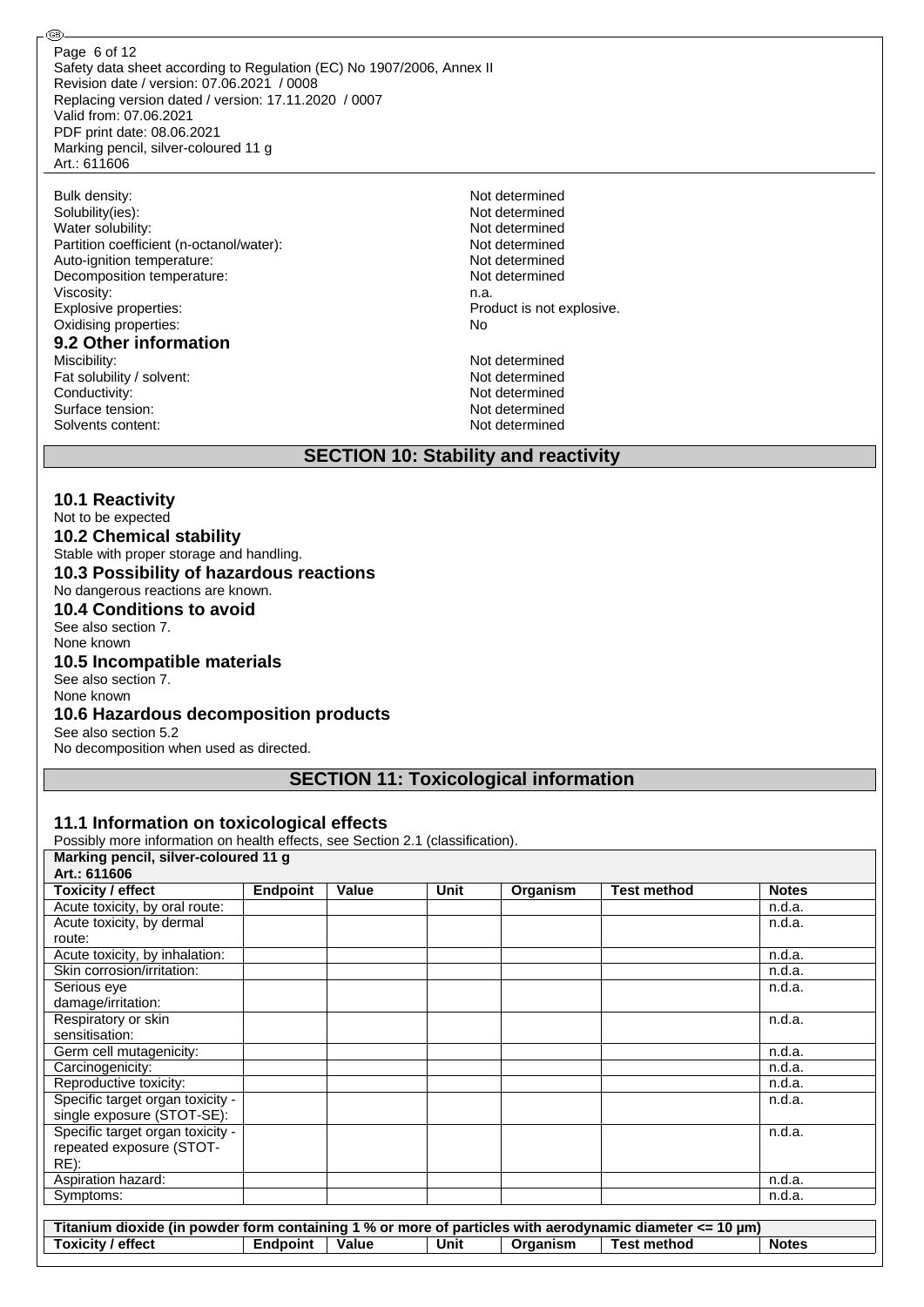Safety data sheet according to Regulation (EC) No 1907/2006, Annex II Revision date / version: 07.06.2021 / 0008 Replacing version dated / version: 17.11.2020 / 0007 Valid from: 07.06.2021 PDF print date: 08.06.2021 Marking pencil, silver-coloured 11 g Art.: 611606 Page 7 of 12

.®

| Specific target organ toxicity -<br>repeated exposure (STOT-<br>RE), oral:<br>Specific target organ toxicity -<br>repeated exposure (STOT-<br>RE), inhalat.:<br><b>Talc</b> | <b>NOAEL</b><br><b>NOAEC</b> | 3500<br>10 | mg/kg/d<br>mg/m3 | Rat<br>Rat  |                                                | respiratory<br>distress, drying<br>of the skin.<br>90d<br>90d |
|-----------------------------------------------------------------------------------------------------------------------------------------------------------------------------|------------------------------|------------|------------------|-------------|------------------------------------------------|---------------------------------------------------------------|
|                                                                                                                                                                             |                              |            |                  |             |                                                |                                                               |
|                                                                                                                                                                             |                              |            |                  |             |                                                |                                                               |
|                                                                                                                                                                             |                              |            |                  |             |                                                |                                                               |
|                                                                                                                                                                             |                              |            |                  |             |                                                |                                                               |
|                                                                                                                                                                             |                              |            |                  |             |                                                |                                                               |
|                                                                                                                                                                             |                              |            |                  |             |                                                |                                                               |
|                                                                                                                                                                             |                              |            |                  |             |                                                |                                                               |
|                                                                                                                                                                             |                              |            |                  |             |                                                | coughing,                                                     |
|                                                                                                                                                                             |                              |            |                  |             |                                                | irritation,                                                   |
|                                                                                                                                                                             |                              |            |                  |             |                                                | membrane                                                      |
| Symptoms:                                                                                                                                                                   |                              |            |                  |             |                                                | tract).<br>mucous                                             |
| single exposure (STOT-SE):                                                                                                                                                  |                              |            |                  |             |                                                | (respiratory                                                  |
| Specific target organ toxicity -                                                                                                                                            |                              |            |                  |             | <b>Toxicity Study)</b>                         | effect.<br>Not irritant                                       |
| (Developmental toxicity):                                                                                                                                                   |                              |            |                  |             | Developmental                                  | of such an                                                    |
| Reproductive toxicity                                                                                                                                                       |                              |            |                  | Rat         | OECD 414 (Prenatal                             | No indications                                                |
|                                                                                                                                                                             |                              |            |                  |             | Test)                                          |                                                               |
| Germ cell mutagenicity:                                                                                                                                                     |                              |            |                  |             | OECD 471 (Bacterial<br><b>Reverse Mutation</b> | Negative                                                      |
|                                                                                                                                                                             |                              |            |                  |             | <b>Mutation Test)</b>                          |                                                               |
|                                                                                                                                                                             |                              |            |                  |             | Mammalian Cell Gene                            |                                                               |
| Germ cell mutagenicity:                                                                                                                                                     |                              |            |                  |             | OECD 476 (In Vitro                             | Negative                                                      |
|                                                                                                                                                                             |                              |            |                  |             | <b>Aberration Test)</b>                        |                                                               |
|                                                                                                                                                                             |                              |            |                  |             | Chromosome                                     |                                                               |
|                                                                                                                                                                             |                              |            |                  |             | Mammalian                                      |                                                               |
| Germ cell mutagenicity:                                                                                                                                                     |                              |            |                  | typhimurium | OECD 473 (In Vitro                             | Negative                                                      |
| Germ cell mutagenicity:                                                                                                                                                     |                              |            |                  | Salmonella  | (Ames-Test)                                    | Negative                                                      |
|                                                                                                                                                                             |                              |            |                  |             | Micronucleus Test)                             |                                                               |
|                                                                                                                                                                             |                              |            |                  |             | Erythrocyte                                    |                                                               |
|                                                                                                                                                                             |                              |            |                  |             | (Mammalian                                     |                                                               |
| Germ cell mutagenicity:                                                                                                                                                     |                              |            |                  | Mouse       | <b>OECD 474</b>                                | Negative                                                      |
| Respiratory or skin<br>sensitisation:                                                                                                                                       |                              |            |                  | Guinea pig  | OECD 406 (Skin<br>Sensitisation)               | No (skin<br>contact)                                          |
|                                                                                                                                                                             |                              |            |                  |             | Lymph Node Assay)                              |                                                               |
| sensitisation:                                                                                                                                                              |                              |            |                  |             | Sensitisation - Local                          |                                                               |
| Respiratory or skin                                                                                                                                                         |                              |            |                  | Mouse       | OECD 429 (Skin                                 | Not sensitizising                                             |
|                                                                                                                                                                             |                              |            |                  |             |                                                | possible.                                                     |
|                                                                                                                                                                             |                              |            |                  |             | Eye<br>Irritation/Corrosion)                   | irritation                                                    |
| Serious eye<br>damage/irritation:                                                                                                                                           |                              |            |                  | Rabbit      | OECD 405 (Acute                                | Not irritant,<br>Mechanical                                   |
|                                                                                                                                                                             |                              |            |                  |             | Irritation/Corrosion)                          |                                                               |
|                                                                                                                                                                             |                              |            |                  |             | Dermal                                         |                                                               |
| Skin corrosion/irritation:                                                                                                                                                  |                              |            |                  | Rabbit      | OECD 404 (Acute                                | Not irritant                                                  |
| Acute toxicity, by inhalation:                                                                                                                                              | LD50                         | >6,8       | mg/l/4h          | Rat         |                                                |                                                               |
| route:                                                                                                                                                                      |                              |            |                  |             |                                                |                                                               |
| Acute toxicity, by dermal                                                                                                                                                   | LD50                         | >5000      | mg/kg            | Rabbit      | Down Procedure)                                |                                                               |
|                                                                                                                                                                             |                              |            |                  |             | Oral Toxicity - Up-and-                        |                                                               |
| Acute toxicity, by oral route:                                                                                                                                              | LD50                         | >5000      | mg/kg            | Rat         | OECD 425 (Acute                                |                                                               |

| <b>Toxicity / effect</b>       | <b>Endpoint</b>  | Value | Unit  | Organism | <b>Test method</b>    | <b>Notes</b>      |
|--------------------------------|------------------|-------|-------|----------|-----------------------|-------------------|
| Acute toxicity, by oral route: | LD <sub>50</sub> | >5000 | mg/kg | Rat      |                       |                   |
| Acute toxicity, by dermal      | LD50             | >2000 | mg/kg | Rat      |                       |                   |
| route:                         |                  |       |       |          |                       |                   |
| Skin corrosion/irritation:     |                  |       |       | Rabbit   | OECD 404 (Acute       | Not irritant      |
|                                |                  |       |       |          | Dermal                |                   |
|                                |                  |       |       |          | Irritation/Corrosion) |                   |
| Skin corrosion/irritation:     |                  |       |       |          |                       | Not irritant      |
| Respiratory or skin            |                  |       |       |          |                       | Not sensitizising |
| sensitisation:                 |                  |       |       |          |                       |                   |
|                                |                  |       |       |          |                       |                   |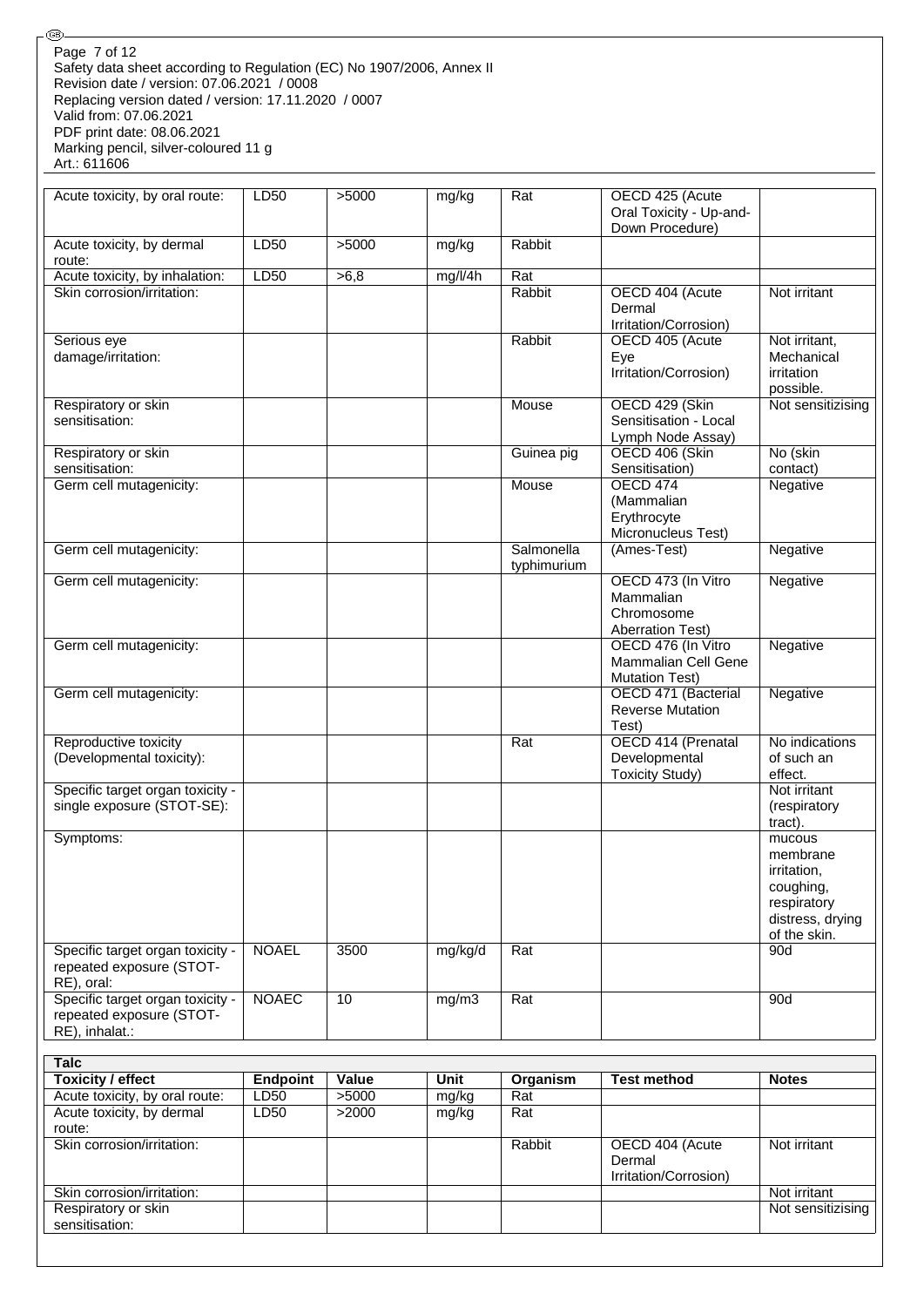| Page 8 of 12                                                          |  |
|-----------------------------------------------------------------------|--|
| Safety data sheet according to Regulation (EC) No 1907/2006, Annex II |  |
| Revision date / version: 07.06.2021 / 0008                            |  |
| Replacing version dated / version: 17.11.2020 / 0007                  |  |
| Valid from: 07.06.2021                                                |  |
| PDF print date: 08.06.2021                                            |  |
| Marking pencil, silver-coloured 11 g                                  |  |
| Art.: 611606                                                          |  |

⊛

| Germ cell mutagenicity: |     | OECD 471 (Bacterial     | Negative   |
|-------------------------|-----|-------------------------|------------|
|                         |     | <b>Reverse Mutation</b> |            |
|                         |     | Test)                   |            |
| Carcinogenicity:        |     |                         | Negative   |
| Reproductive toxicity:  | Rat |                         | Negative   |
| Symptoms:               |     |                         | mucous     |
|                         |     |                         | membrane   |
|                         |     |                         | irritation |

| <b>Carbon black</b>              |                 |        |       |            |                         |                   |
|----------------------------------|-----------------|--------|-------|------------|-------------------------|-------------------|
| <b>Toxicity / effect</b>         | <b>Endpoint</b> | Value  | Unit  | Organism   | <b>Test method</b>      | <b>Notes</b>      |
| Acute toxicity, by oral route:   | LD50            | >2000  | mg/kg | Rat        |                         |                   |
| Acute toxicity, by dermal        | LD50            | >3000  | mg/kg |            |                         |                   |
| route:                           |                 |        |       |            |                         |                   |
| Skin corrosion/irritation:       |                 |        |       | Rabbit     | OECD 404 (Acute         | Not irritant      |
|                                  |                 |        |       |            | Dermal                  |                   |
|                                  |                 |        |       |            | Irritation/Corrosion)   |                   |
| Serious eye                      |                 |        |       | Rabbit     | OECD 405 (Acute         | Not irritant      |
| damage/irritation:               |                 |        |       |            | Eye                     |                   |
|                                  |                 |        |       |            | Irritation/Corrosion)   |                   |
| Respiratory or skin              |                 |        |       | Guinea pig | OECD 406 (Skin          | Not sensitizising |
| sensitisation:                   |                 |        |       |            | Sensitisation)          |                   |
| Germ cell mutagenicity:          |                 |        |       |            | OECD 471 (Bacterial     | Negative          |
|                                  |                 |        |       |            | <b>Reverse Mutation</b> |                   |
|                                  |                 |        |       |            | Test)                   |                   |
| Carcinogenicity:                 |                 |        |       | Mouse      |                         | Negative          |
| Specific target organ toxicity - | <b>NOEL</b>     | 0,0011 | mg/l  |            |                         | References,       |
| repeated exposure (STOT-         |                 |        |       |            |                         | Target            |
| $RE)$ :                          |                 |        |       |            |                         | organ(s):         |
|                                  |                 |        |       |            |                         | lung90d           |
| Aspiration hazard:               |                 |        |       |            |                         | No                |
| Specific target organ toxicity - | <b>NOAEL</b>    | 137    | mg/kg | Mouse      |                         |                   |
| repeated exposure (STOT-         |                 |        |       |            |                         |                   |
| RE), oral:                       |                 |        |       |            |                         |                   |
| Specific target organ toxicity - | <b>NOAEL</b>    | 52     | mg/kg | Rat        |                         |                   |
| repeated exposure (STOT-         |                 |        |       |            |                         |                   |
| RE), oral:                       |                 |        |       |            |                         |                   |

| Microcrystalline paraffin wax and hydrocarbon wax |          |       |       |          |             |              |  |
|---------------------------------------------------|----------|-------|-------|----------|-------------|--------------|--|
| Toxicity / effect                                 | Endpoint | Value | Unit  | Organism | Test method | <b>Notes</b> |  |
| Acute toxicity, by dermal                         | ∟D50     | -2000 | mg/kg | Rabbit   |             |              |  |
| route:                                            |          |       |       |          |             |              |  |

## **SECTION 12: Ecological information**

Possibly more information on environmental effects, see Section 2.1 (classification). **Marking pencil, silver-coloured 11 g Art.: 611606 Toxicity / effect Endpoint Time Value Unit Organism Test method Notes** 12.1. Toxicity to fish: n.d.a. 12.1. Toxicity to daphnia: n.d.a. 12.1. Toxicity to algae: n.d.a. http://www.fileson.com/induction-services-of-community-community-community-community-community-community-community-community-community-community-community-community-community-community-commu 12.2. Persistence and degradability: n.d.a. 12.3. Bioaccumulative potential: n.d.a. 12.4. Mobility in soil: n.d.a. 12.5. Results of PBT and vPvB assessment n.d.a. 12.6. Other adverse effects: n.d.a.

**Titanium dioxide (in powder form containing 1 % or more of particles with aerodynamic diameter <= 10 µm)**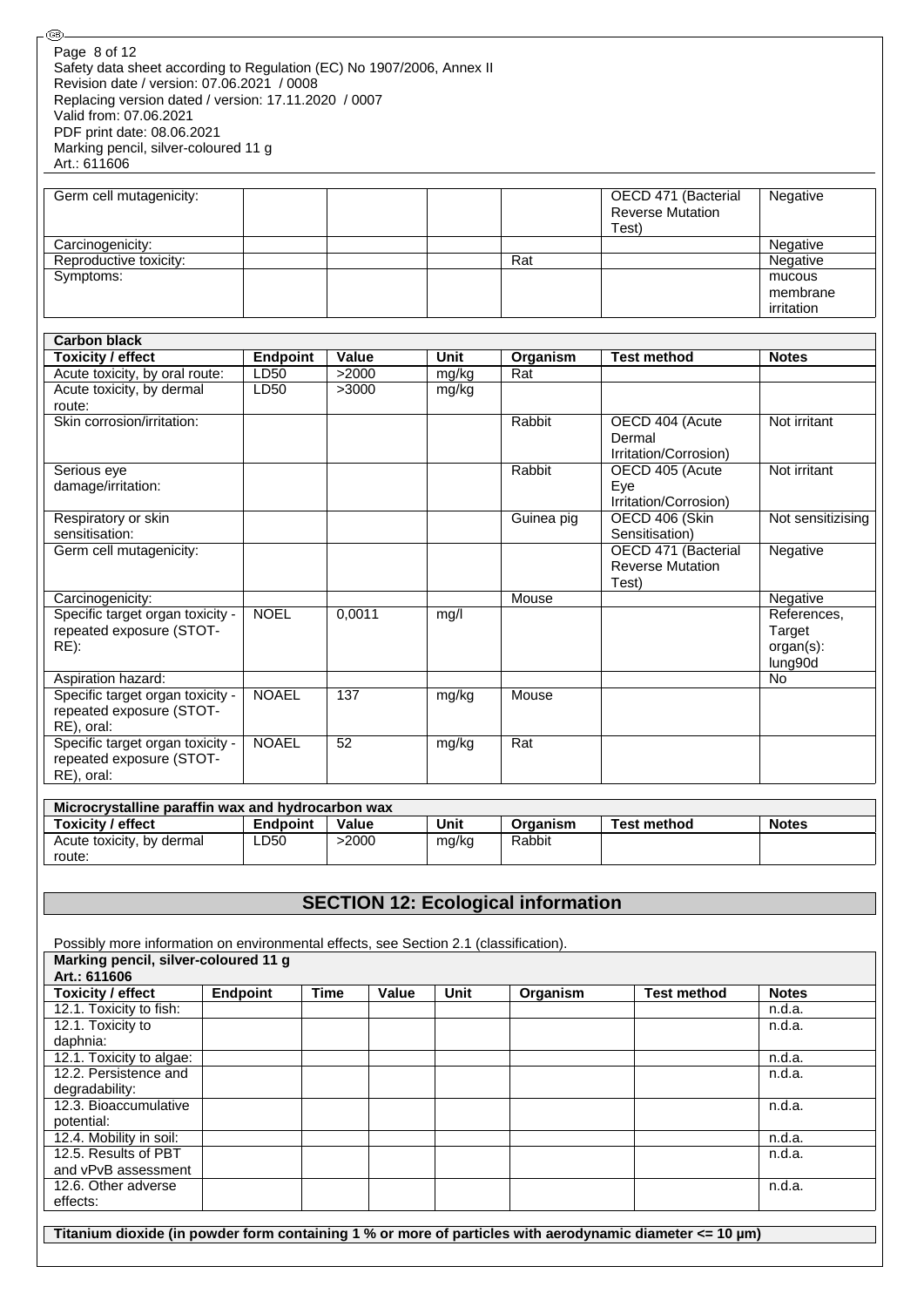Safety data sheet according to Regulation (EC) No 1907/2006, Annex II Revision date / version: 07.06.2021 / 0008 Replacing version dated / version: 17.11.2020 / 0007 Valid from: 07.06.2021 PDF print date: 08.06.2021 Marking pencil, silver-coloured 11 g Art.: 611606 Page 9 of 12

**Talc**<sup>2</sup>

.®

| Toxicity / effect        | <b>Endpoint</b> | <b>Time</b> | Value  | <b>Unit</b> | Organism         | <b>Test method</b>    | <b>Notes</b>     |
|--------------------------|-----------------|-------------|--------|-------------|------------------|-----------------------|------------------|
| 12.1. Toxicity to fish:  | LC50            | 96h         | >100   | mg/l        | Oncorhynchus     | OECD <sub>203</sub>   |                  |
|                          |                 |             |        |             | mykiss           | (Fish, Acute          |                  |
|                          |                 |             |        |             |                  | <b>Toxicity Test)</b> |                  |
| 12.1. Toxicity to        | LC50            | 48h         | >100   | mg/l        | Daphnia magna    | OECD <sub>202</sub>   |                  |
| daphnia:                 |                 |             |        |             |                  | (Daphnia sp.          |                  |
|                          |                 |             |        |             |                  | Acute                 |                  |
|                          |                 |             |        |             |                  | Immobilisation        |                  |
|                          |                 |             |        |             |                  | Test)                 |                  |
| 12.1. Toxicity to algae: | <b>EC50</b>     | 72h         | 16     | mg/l        | Pseudokirchnerie | U.S. EPA-600/9-       |                  |
|                          |                 |             |        |             | lla subcapitata  | 78-018                |                  |
| 12.2. Persistence and    |                 |             |        |             |                  |                       | Not relevant for |
| degradability:           |                 |             |        |             |                  |                       | inorganic        |
|                          |                 |             |        |             |                  |                       | substances.      |
| 12.3. Bioaccumulative    | <b>BCF</b>      | 42d         | 9,6    |             |                  |                       | Not to be        |
| potential:               |                 |             |        |             |                  |                       | expected         |
| 12.3. Bioaccumulative    | <b>BCF</b>      | 14d         | 19-352 |             |                  |                       | Oncorhynchus     |
| potential:               |                 |             |        |             |                  |                       | mykiss           |
| 12.4. Mobility in soil:  |                 |             |        |             |                  |                       | Negative         |
| 12.5. Results of PBT     |                 |             |        |             |                  |                       | No PBT           |
| and vPvB assessment      |                 |             |        |             |                  |                       | substance, No    |
|                          |                 |             |        |             |                  |                       | vPvB substance   |
| Toxicity to bacteria:    |                 |             | >5000  | mg/l        | Escherichia coli |                       |                  |
| Toxicity to bacteria:    | LC <sub>0</sub> | 24h         | >10000 | mg/l        | Pseudomonas      |                       |                  |
|                          |                 |             |        |             | fluorescens      |                       |                  |
| Toxicity to annelids:    | NOEC/NOEL       |             | >1000  | mg/kg       | Eisenia foetida  |                       |                  |
| Water solubility:        |                 |             |        |             |                  |                       | Insoluble20°C    |

| raic                     |          |      |       |      |          |                    |                  |
|--------------------------|----------|------|-------|------|----------|--------------------|------------------|
| <b>Toxicity / effect</b> | Endpoint | Time | Value | Unit | Organism | <b>Test method</b> | <b>Notes</b>     |
| Water solubility:        |          |      | < 0.1 | %    |          |                    |                  |
| 12.2. Persistence and    |          |      |       |      |          |                    | Not relevant for |
| degradability:           |          |      |       |      |          |                    | inorganic        |
|                          |          |      |       |      |          |                    | substances.      |
| 12.5. Results of PBT     |          |      |       |      |          |                    | No PBT           |
| and vPvB assessment      |          |      |       |      |          |                    | substance, No    |
|                          |          |      |       |      |          |                    | vPvB substance   |

| <b>Carbon black</b>                     |                 |             |          |      |                            |                                                                                                                                  |                                                          |
|-----------------------------------------|-----------------|-------------|----------|------|----------------------------|----------------------------------------------------------------------------------------------------------------------------------|----------------------------------------------------------|
| <b>Toxicity / effect</b>                | <b>Endpoint</b> | <b>Time</b> | Value    | Unit | Organism                   | <b>Test method</b>                                                                                                               | <b>Notes</b>                                             |
| Water solubility:                       |                 |             |          |      |                            |                                                                                                                                  | Insoluble,<br>Product floats<br>on the water<br>surface. |
| 12.1. Toxicity to fish:                 | LC50            | 96h         | >1000    | mg/l | Brachydanio rerio          | OECD 203<br>(Fish, Acute<br><b>Toxicity Test)</b>                                                                                |                                                          |
| 12.1. Toxicity to<br>daphnia:           | <b>EC50</b>     | 24h         | >5600    | mg/l | Daphnia magna              | <b>OECD 202</b><br>(Daphnia sp.<br>Acute<br>Immobilisation<br>Test)                                                              |                                                          |
| 12.1. Toxicity to algae:                | NOEC/NOEL       | 3d          | 10000    | mg/l | Scenedesmus<br>subspicatus | OECD <sub>201</sub><br>(Alga, Growth<br>Inhibition Test)                                                                         |                                                          |
| 12.2. Persistence and<br>degradability: |                 |             |          |      |                            |                                                                                                                                  | <b>Not</b><br>biodegradable                              |
| 12.3. Bioaccumulative<br>potential:     |                 |             |          |      |                            |                                                                                                                                  | Not to be<br>expected                                    |
| Toxicity to bacteria:                   | ECO             | 3h          | $>= 800$ | mg/l | activated sludge           | Regulation (EC)<br>440/2008 C.22<br>(SOIL<br><b>MICROORGANI</b><br><b>SMS - CARBON</b><br><b>TRANSFORMAT</b><br><b>ION TEST)</b> |                                                          |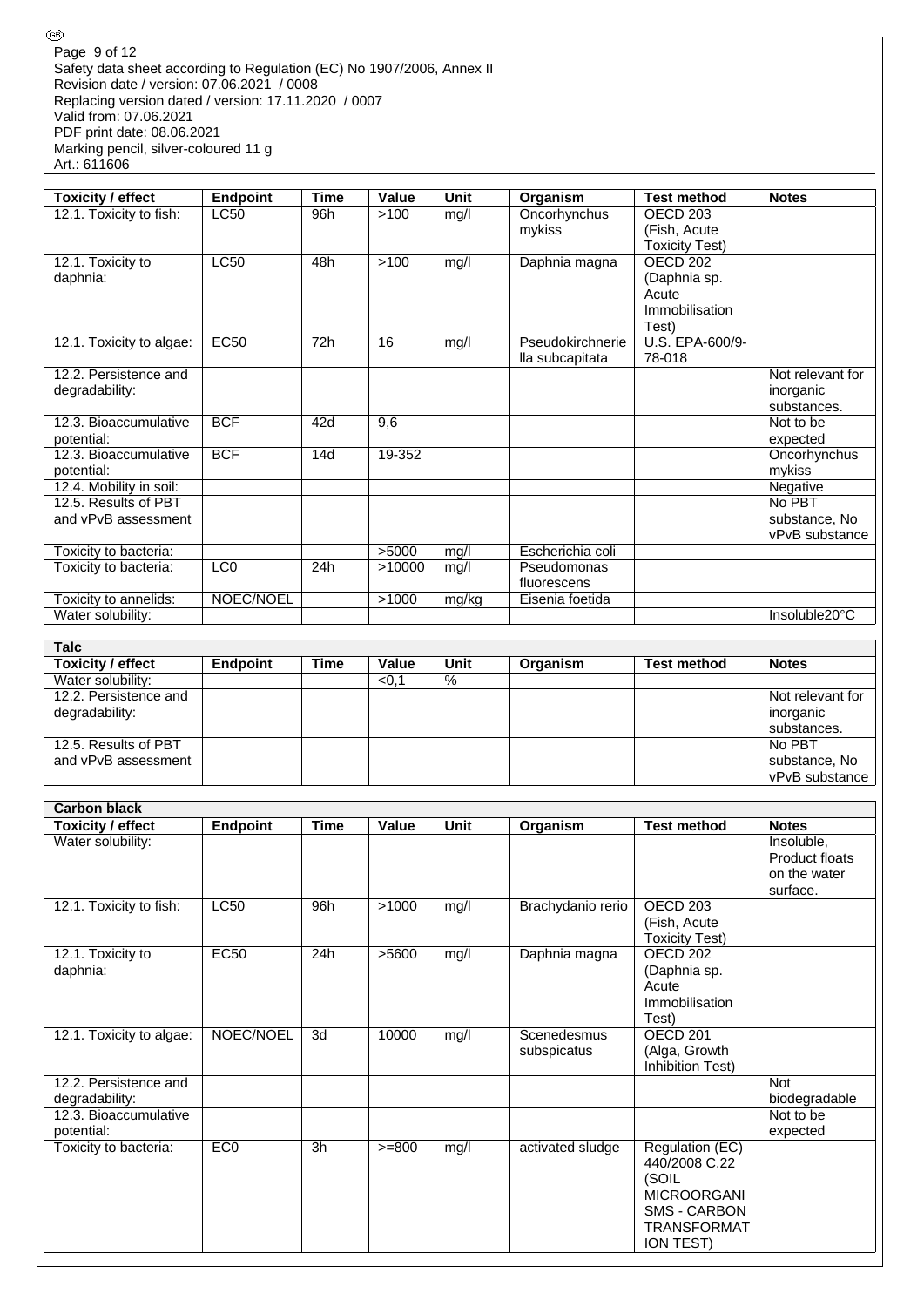| Microcrystalline paraffin wax and hydrocarbon wax |                   |      |        |      |          |                    |                |
|---------------------------------------------------|-------------------|------|--------|------|----------|--------------------|----------------|
| <b>Toxicity / effect</b>                          | Endpoint          | Time | Value  | Unit | Organism | <b>Test method</b> | <b>Notes</b>   |
| 12.1. Toxicity to fish:                           | <b>LC50</b>       | 96h  | >100   | mq/l |          |                    |                |
| 12.1. Toxicity to fish:                           | NOEC/NOEL         | 96h  | >100   | mg/l |          |                    |                |
| 12.1. Toxicity to                                 | NOEC/NOEL         | 96h  | >1000  | mq/l |          |                    |                |
| daphnia:                                          |                   |      |        |      |          |                    |                |
| 12.1. Toxicity to                                 | <b>EC50</b>       | 48h  | >1000  | mg/l |          |                    |                |
| daphnia:                                          |                   |      |        |      |          |                    |                |
| 12.1. Toxicity to algae:                          | ErC <sub>50</sub> | 24h  | >10000 | mq/l |          |                    |                |
| 12.5. Results of PBT                              |                   |      |        |      |          |                    | No PBT         |
| and vPvB assessment                               |                   |      |        |      |          |                    | substance, No  |
|                                                   |                   |      |        |      |          |                    | vPvB substance |

## **SECTION 13: Disposal considerations**

#### **13.1 Waste treatment methods For the substance / mixture / residual amounts**

EC disposal code no.:

@

The waste codes are recommendations based on the scheduled use of this product.

Owing to the user's specific conditions for use and disposal, other waste codes may be

allocated under certain circumstances. (2014/955/EU)

16 03 06 organic wastes other than those mentioned in 16 03 05

Recommendation:

Sewage disposal shall be discouraged.

Pay attention to local and national official regulations.

E.g. dispose at suitable refuse site.

E.g. suitable incineration plant.

## **For contaminated packing material**

Pay attention to local and national official regulations.

Recycling

15 01 01 paper and cardboard packaging

15 01 02 plastic packaging

## **SECTION 14: Transport information**

| <b>General statements</b>                                                         |                |
|-----------------------------------------------------------------------------------|----------------|
| 14.1. UN number:                                                                  | n.a.           |
| Transport by road/by rail (ADR/RID)                                               |                |
| 14.2. UN proper shipping name:                                                    |                |
| 14.3. Transport hazard class(es):                                                 | n.a.           |
| 14.4. Packing group:                                                              | n.a.           |
| Classification code:                                                              | n.a.           |
| Hazard identification number:                                                     | n.a.           |
| LO:                                                                               | n.a.           |
| 14.5. Environmental hazards:                                                      | Not applicable |
| Tunnel restriction code:                                                          |                |
| Transport by sea (IMDG-code)                                                      |                |
| 14.2. UN proper shipping name:                                                    |                |
| 14.3. Transport hazard class(es):                                                 | n.a.           |
| 14.4. Packing group:                                                              | n.a.           |
| Marine Pollutant:                                                                 | n.a            |
| 14.5. Environmental hazards:                                                      | Not applicable |
| <b>Transport by air (IATA)</b>                                                    |                |
| 14.2. UN proper shipping name:                                                    |                |
| 14.3. Transport hazard class(es):                                                 | n.a.           |
| 14.4. Packing group:                                                              | n.a.           |
| 14.5. Environmental hazards:                                                      | Not applicable |
| 14.6. Special precautions for user                                                |                |
| Unless specified otherwise, general measures for safe transport must be followed. |                |
| 14.7. Transport in bulk according to Annex II of MARPOL and the IBC Code          |                |
| Non-dangerous material according to Transport Regulations.                        |                |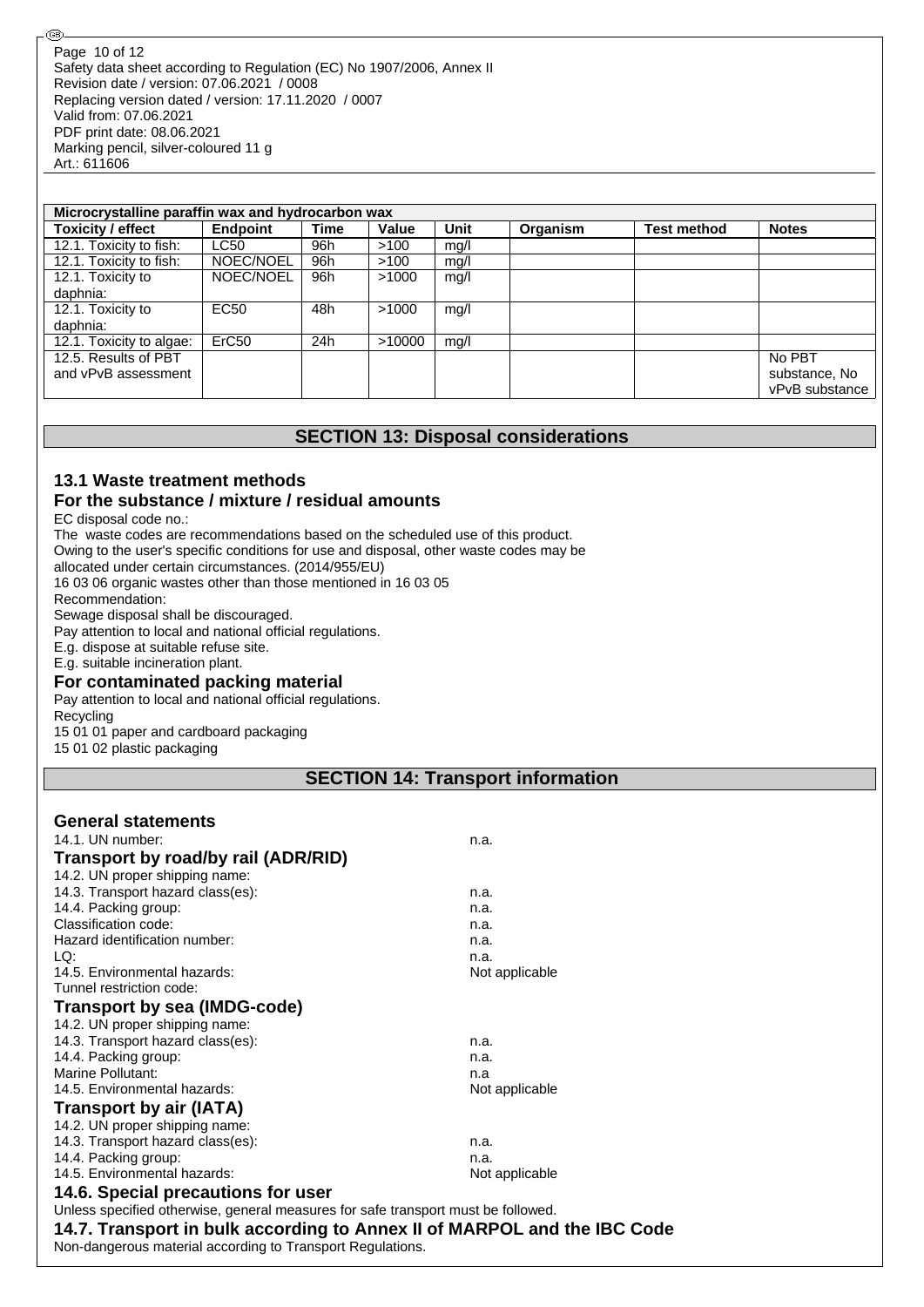## **SECTION 15: Regulatory information**

## **15.1 Safety, health and environmental regulations/legislation specific for the substance or mixture**

Observe restrictions:

General hygiene measures for the handling of chemicals are applicable.

Directive 2010/75/EU (VOC): 0 %

### **15.2 Chemical safety assessment**

A chemical safety assessment is not provided for mixtures.

**SECTION 16: Other information**

Revised sections: 1

**Classification and processes used to derive the classification of the mixture in accordance with the ordinance (EG) 1272/2008 (CLP):**

Not applicable

The following phrases represent the posted Hazard Class and Risk Category Code (GHS/CLP) of the product and the constituents (specified in Section 2 and 3).

H351 Suspected of causing cancer by inhalation.

Carc. — Carcinogenicity

## **Any abbreviations and acronyms used in this document:**

acc., acc. to according, according to ADR Accord européen relatif au transport international des marchandises Dangereuses par Route (= European Agreement concerning the International Carriage of Dangerous Goods by Road) AOX Adsorbable organic halogen compounds approx. approximately Art., Art. no. Article number ASTM ASTM International (American Society for Testing and Materials) ATE Acute Toxicity Estimate BAM Bundesanstalt für Materialforschung und -prüfung (Federal Institute for Materials Research and Testing, Germany) BAuA Bundesanstalt für Arbeitsschutz und Arbeitsmedizin (= Federal Institute for Occupational Health and Safety, Germany) BSEF The International Bromine Council bw body weight CAS Chemical Abstracts Service CLP Classification, Labelling and Packaging (REGULATION (EC) No 1272/2008 on classification, labelling and packaging of substances and mixtures) CMR carcinogenic, mutagenic, reproductive toxic DMEL Derived Minimum Effect Level DNEL Derived No Effect Level dw dry weight e.g. for example (abbreviation of Latin 'exempli gratia'), for instance EC European Community ECHA European Chemicals Agency EEC European Economic Community EINECS European Inventory of Existing Commercial Chemical Substances ELINCS European List of Notified Chemical Substances EN European Norms EPA United States Environmental Protection Agency (United States of America) etc. et cetera EU European Union EVAL Ethylene-vinyl alcohol copolymer Fax. Fax number gen. general GHS Globally Harmonized System of Classification and Labelling of Chemicals